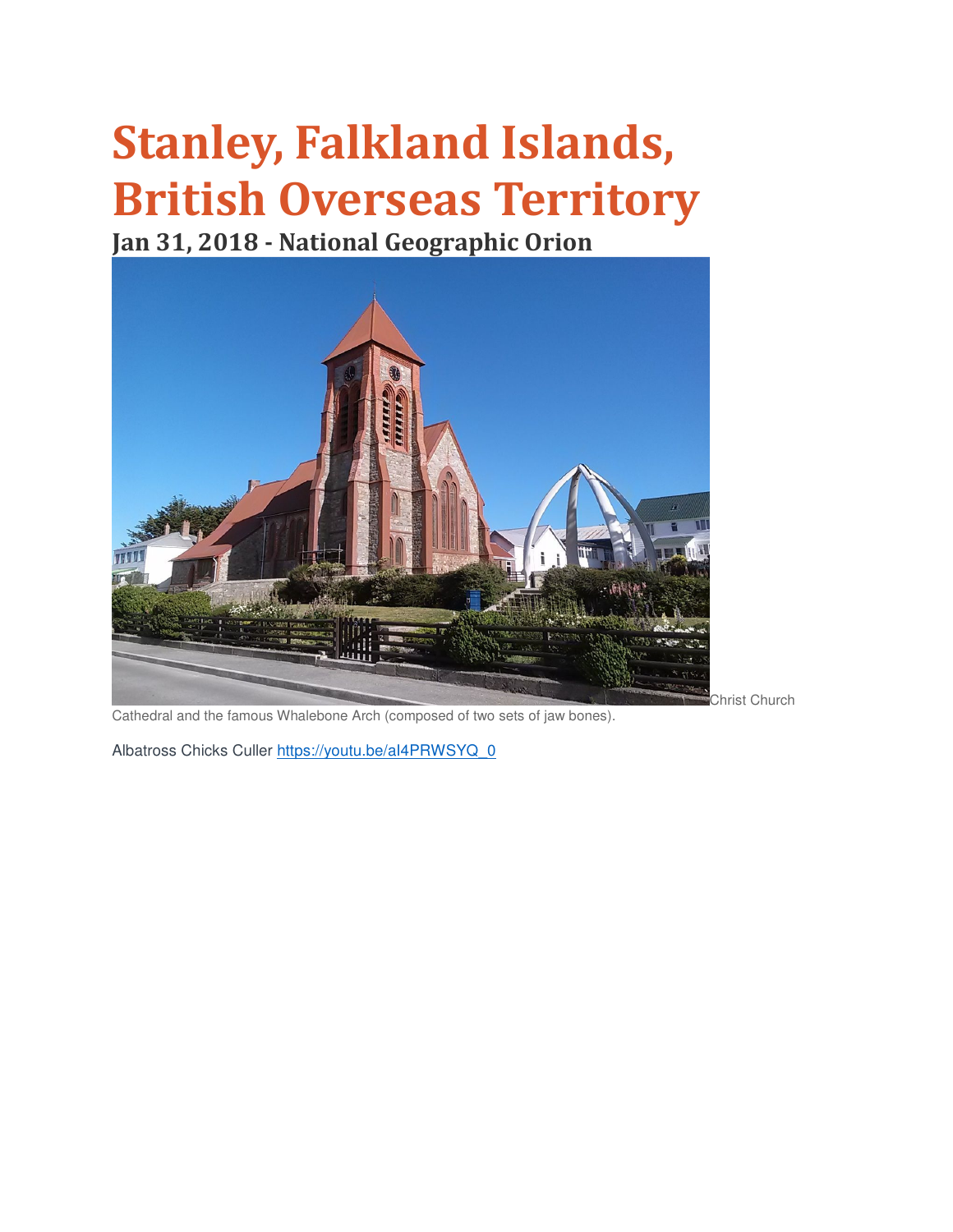

Transferring fresh

provisions from a local boat to our vessel for the galley staff. After having spent the night anchored near the White Cliffs of northern West Island, we set sail in the early morning and headed around to Port William on the eastern side of East Falkland Island. From here, National Geographic Orion slowly made her way to the inner harbor of Port Stanley, where she anchored just off the center of Stanley. Stanley has been the capital of the British dependency of the Falkland Islands since 1842. A Zodiac shuttle service was maintained for the rest of the afternoon to allow

everyone to come and go as they wished. About 3,000 people, out of a total Falklands population of nearly 3,500 people, live here.

There has long been contention over these islands between Argentina and Britain, and the two countries actually came to blows in 1982. This conflict is still prevalent in the minds of many locals and we saw numerous reminders as we travelled around the region. Stanley was held by Argentine troops for ten weeks in 1982 before being retaken by a British task force during the Battle of the Falkland Islands (or The Conflict, as the locals refer to it). Many changes have come about since then, most notably the expansion of the suburbs in both directions along the waterfront. Stanley is great fun to explore on foot, because there are good shopping and pub crawling opportunities. The colorful houses, with their front porch greenhouses and peat smoke (and the accompanying burning peat smell) are very picturesque, as is the Christ Church Cathedral, with its famous whale jaw bone arch.

Most guests enjoyed an afternoon tour of Stanley and its environs, including a view of Government House, the two main war memorials (one for the Battle of the Falklands during World War I and another for the Falklands Conflict of 1982), and a drive around the eastern end of the harbor to view the wreckage of the LADY ELIZABETH (a 19<sup>th</sup> century iron barque which limped into Stanley Harbor in 1912 after